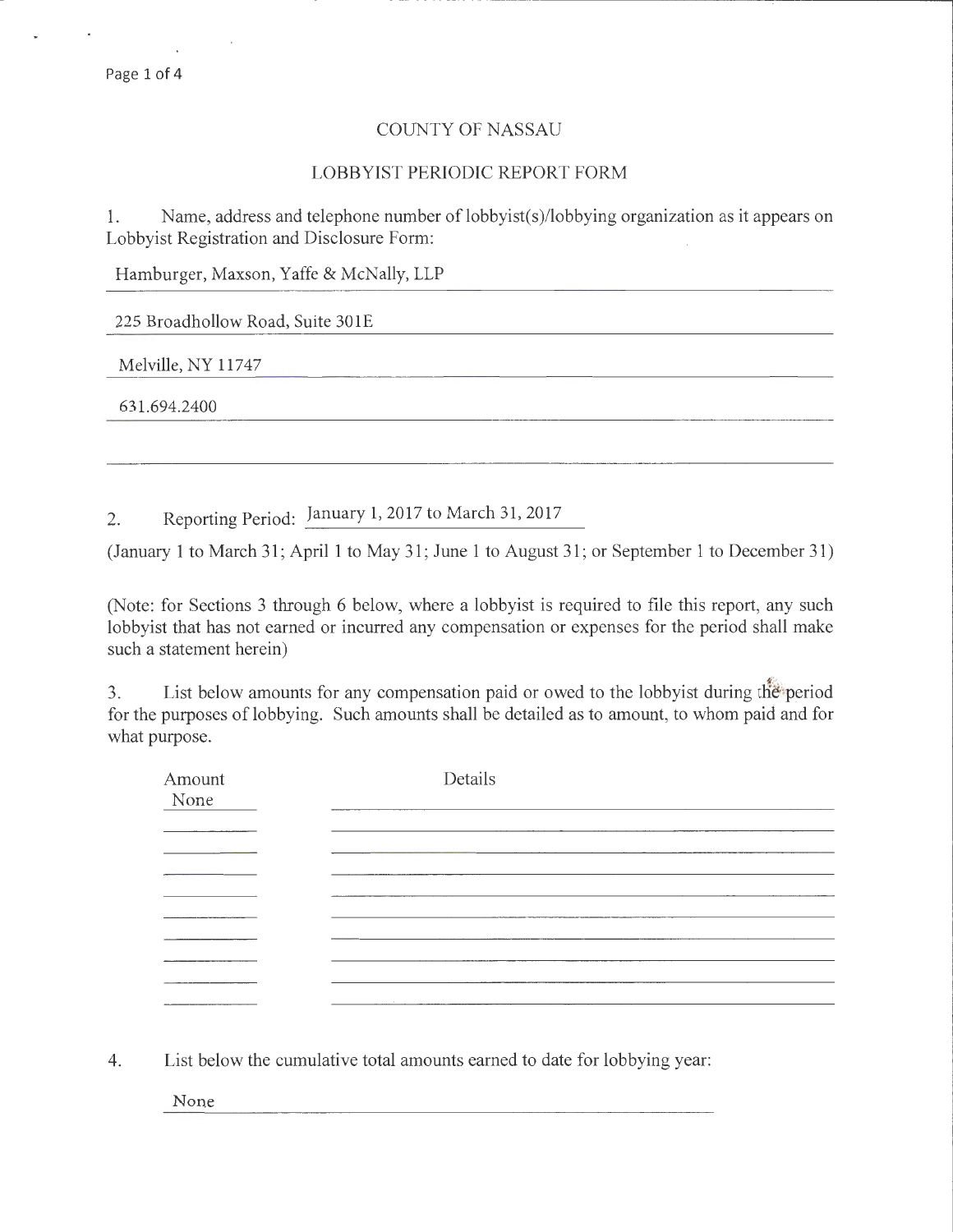Page 2 of 4

5. List below amounts for any expenses expended or incurred by the lobbyist during the period for the purposes of lobbying. Such amounts shall be detailed as to amount, to whom paid and for what purpose.

| Amount<br>None    | Details                                                                                               |
|-------------------|-------------------------------------------------------------------------------------------------------|
|                   |                                                                                                       |
|                   |                                                                                                       |
|                   |                                                                                                       |
|                   | <b>NOW CONTINUES IN THE REAL PROPERTY.</b><br>THE CARD CARD CARD CARD IN CONTRACT CARD CARD CARD CARD |
|                   |                                                                                                       |
| <b>STATISTICS</b> |                                                                                                       |
|                   |                                                                                                       |
|                   | <b>William Adams Avenue</b>                                                                           |
|                   |                                                                                                       |

6. List below the cumulative total amounts expended to date for lobbying year:

None

(In lieu of completing 7 through 10 below, you may attach a copy of your Lobbyist Registration and Disclosure Form, provided the information has not changed.)

7. List whether and where the lobbyist(s)/lobbying organization is registered as a lobbyist (e.g. Nassau County, New York State):

Yes, Nassau County, New York State

8. Name, address and telephone number of client(s) by whom, or on whose behalf, the lobbyist is retained, employed or designated.

 $\star$ 

Nassau County Museum of Art

One Museum Drive, Roslyn Harbor, NY 11576

516.484.9338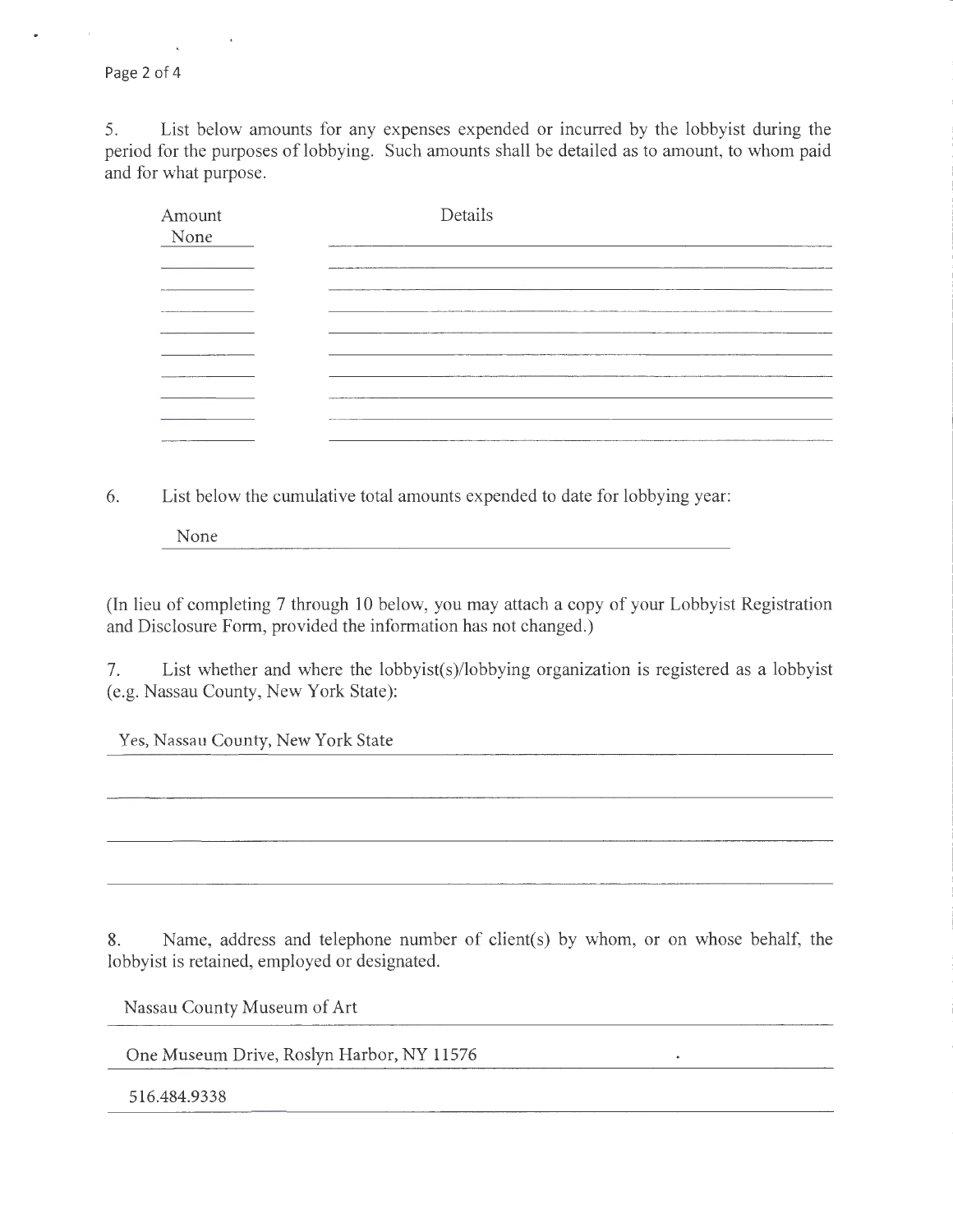9. Describe lobbying activity conducted, or to be conducted, in Nassau County, and identify client(s) for each activity listed, during the Reporting Period.

Alienation of parkland where the Nassau County Museum of Art is located, and

negotiation of associated amended lease agreement and receipt of endowment from

proceeds of sale of parkland, all on behalf of Nassau County Museum of Art.

10. The name of persons, organizations or governmental entities before whom the lobbyist has lobbied during the period.

Nassau County Legislature

Nassau County Supervisor

Nassau County Attorney

Nassau County Department of Parks, Recreation & Museums